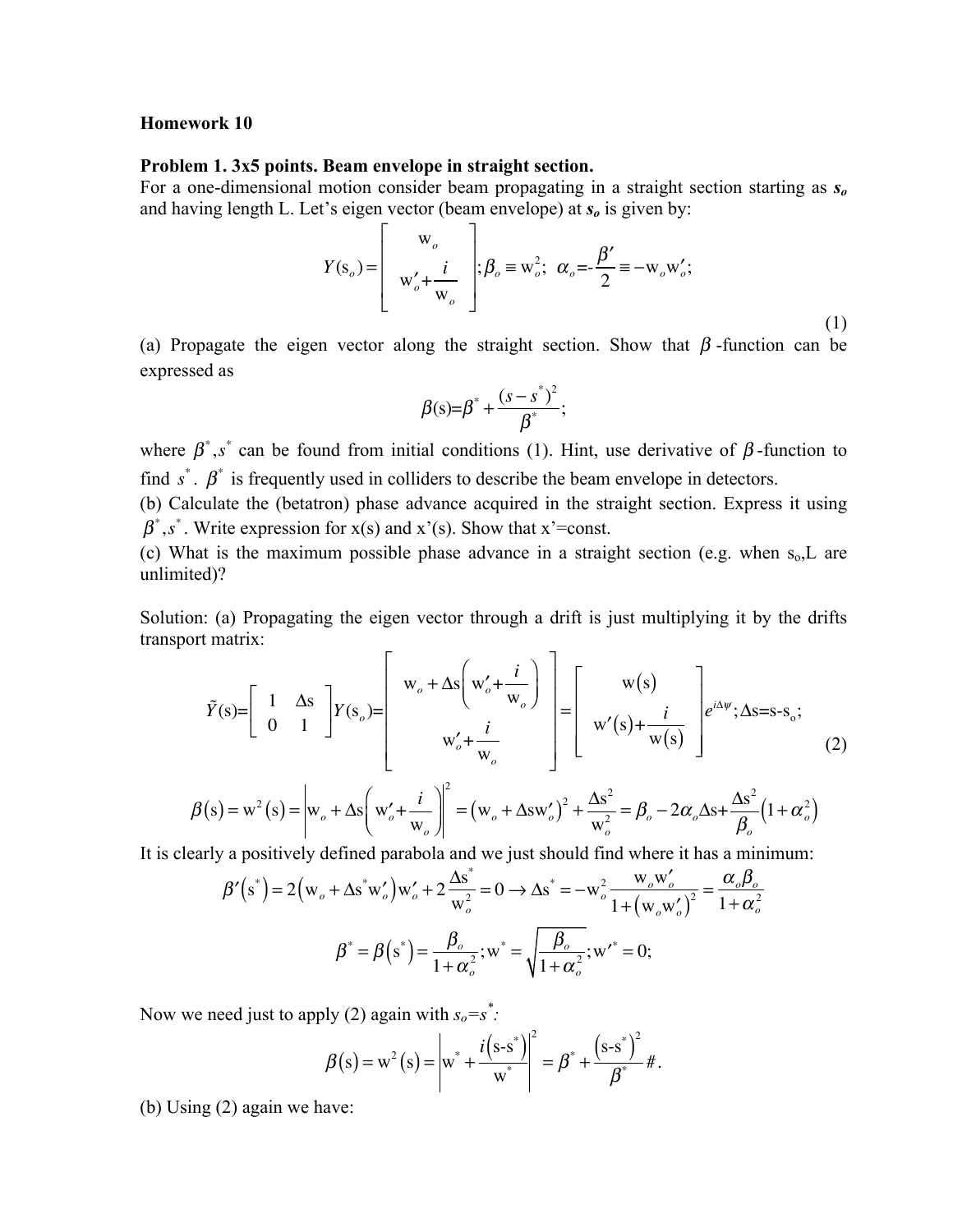$$
w(s)e^{i\psi(s)} = w_o + (s - s_o)s \left(w'_o + \frac{i}{w_o}\right) = w^* + i\frac{s - s^*}{w^*} = w^* \left(1 + i\frac{s - s^*}{\beta^*}\right);
$$
  

$$
\psi(s) = \tan^{-1}\left(\frac{s - s^*}{\beta^*}\right) \to \psi(s_2) - \psi(s_1) = \tan^{-1}\left(\frac{s_2 - s^*}{\beta^*}\right) - \tan^{-1}\left(\frac{s_1 - s^*}{\beta^*}\right).
$$

Trajectory:

$$
x(z) = a\sqrt{\beta(z)}\cos(\psi(z) + \varphi); \beta(z) = \beta^* + \frac{z^2}{\beta^*}; \tan\psi(z) = \frac{z}{\beta^*};
$$

$$
x'(z) = a\left(\frac{\beta'(z)}{2\sqrt{\beta(z)}}\cos(\psi(z) + \varphi) - \frac{1}{\sqrt{\beta(z)}}\sin(\psi(z) + \varphi)\right)
$$

We should note that:

$$
\frac{\beta(z)}{\beta^*} = 1 + \frac{z^2}{\beta^{*2}} = 1 + \tan^2 \psi = \frac{1}{\cos^2 \psi}; \tan \psi(s) = \frac{z}{\beta^*};
$$
  

$$
x(z) = a\sqrt{\beta(z)} (\cos \psi \cos \phi - \sin \psi \sin \phi) = \frac{a\sqrt{\beta^*}}{\cos \psi} (\cos \psi \cos \phi - \sin \psi \sin \phi)
$$
  

$$
x(z) = a\sqrt{\beta^*} (\cos \phi - \tan \psi \sin \phi) = a\sqrt{\beta^*} \left( \cos \phi - \frac{z}{\beta^*} \sin \phi \right)
$$

e.g. the trajectory is a straight line with constant

$$
x'(z) = -\frac{a}{\sqrt{\beta^*}} \sin \varphi
$$

(c) Assuming an very long drift

$$
s_1 \to -\infty; s_2 \to +\infty
$$

$$
\psi(s_2) - \psi(s_1) \to \tan^{-1}\left(\frac{\to +\infty}{\beta^*}\right) - \tan^{-1}\left(\frac{\to -\infty}{\beta^*}\right) = \pi
$$

Naturally, you can get exactly the same result by integrating the phase advance using

$$
\frac{d\psi}{ds} = \frac{1}{\beta(s)} \rightarrow \psi(s_2) - \psi(s_1) = \int_{s_1}^{s_2} \frac{ds}{\beta^* + \frac{(s-s^*)^2}{\beta^*}}
$$

$$
\tan^{-1}\left(\frac{s_2 - s^*}{\beta^*}\right) - \tan^{-1}\left(\frac{s_1 - s^*}{\beta^*}\right)
$$